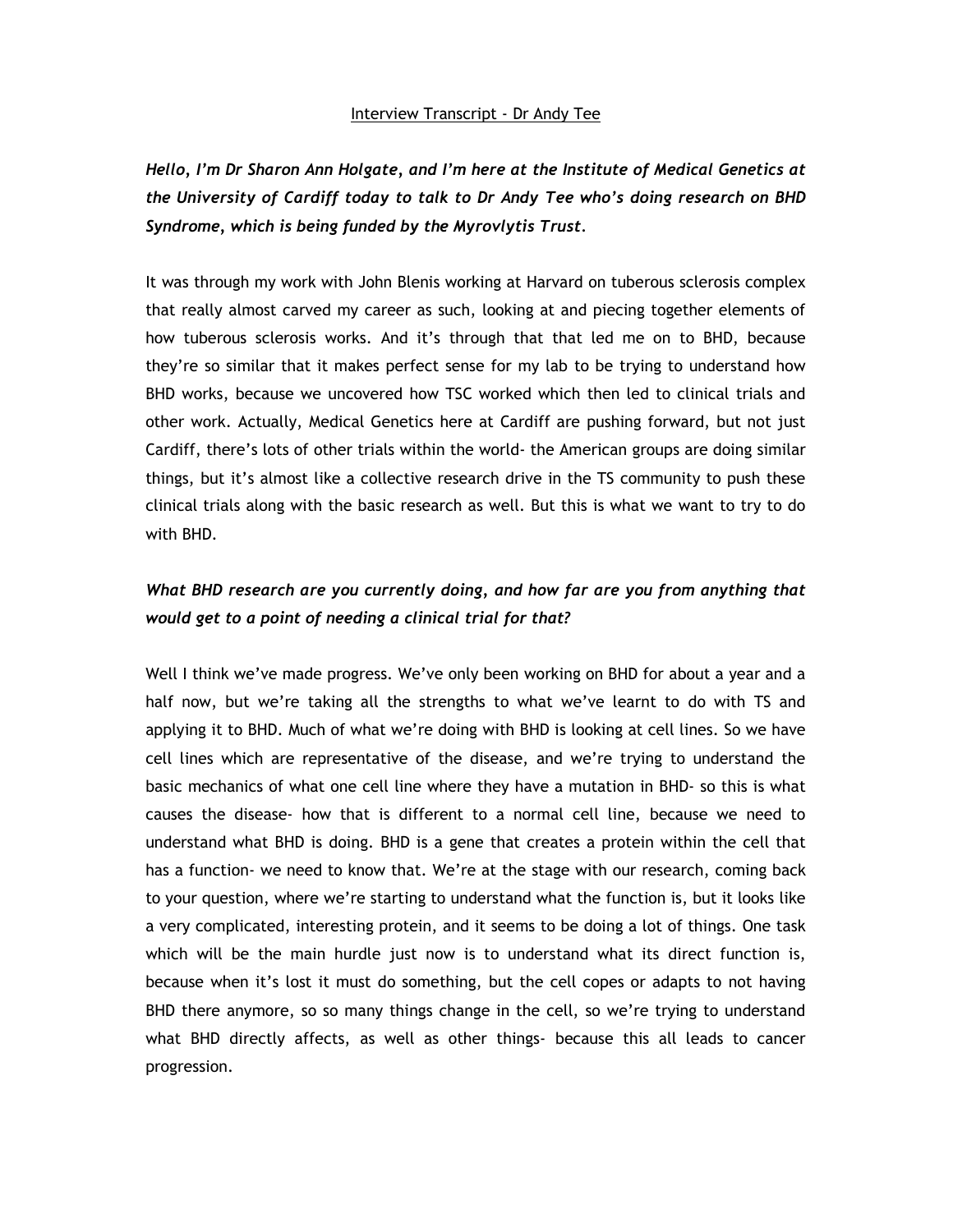## *So new experimental work that you're carrying out, are you using classic techniques or are you using any next generation technologies at all?*

We're using a mixture, I mean the classical techniques work, so why break them, and these are techniques which I learnt when I was in Dundee, when I was working in Professor John Blenis' lab, but you have to also look at newer technologies, newer ways of pushing research on, and so one of the elements is to use next generation sequencing. So James Colley, at Medical Genetics, he's pushing that element forward. This is where you're able to deep sequence entire genomes a hundred-fold, a hundred times over, so in theory what you could do is you can take a BHD patient tumour sample, purify the DNA (their genome), and sequence the entirety, and the power of that is phenomenal. One element is like ok, so we have a technology to do sequences. However, we need the bioinformatics, so these are people to crunch the sheer volumes of data, and for people to analyse that to say- ok, yes, within that tumour cell, you'll be getting mutations, not only in BHD, but other genes involved in cancer progression as well. So when you get to that stage, we can start to understand why in some BHD patients, they end up with renal kidney cancer, while in some other BHD patients they don't, because I think it's a systematic series of genetic errors, and we're in a very strong position to actually look at that.

A lot of our work, actually we have a paper which we're submitting, shows that HIF protein is involved in BHD as well. But as with all research, it's just really important to understand that this is work based on a collaborative affair, but it will be interesting to see other research labs, when they look at this, they can also see similar findings to ourselves.

HIF is this hypoxia inducible factor, so it's a protein in the cell which under oxygen starved conditions- we breathe oxygen all the time, and the reason being is that it feeds all of our cells in our body oxygen, because all of our cells need oxygen to make energy. If we stop breathing, we'll just pass away- what happens is that if there's an area within your body where it becomes oxygen starved, HIF turns up, and it encourages blood vessels to grow towards that place of starved oxygen. So it's a way for your body to maintain itself. In the context of cancer, what happens is that you have a small bundle of cells which grow out, and in the centre of this bundle of cells, the cells are oxygen starved, so HIF gets turned on, and this encourages blood vessels to grow/integrate into the heart of the tumour, and then the tumour grows even larger, and a lot of renal cell carcinomas/kidney cancer –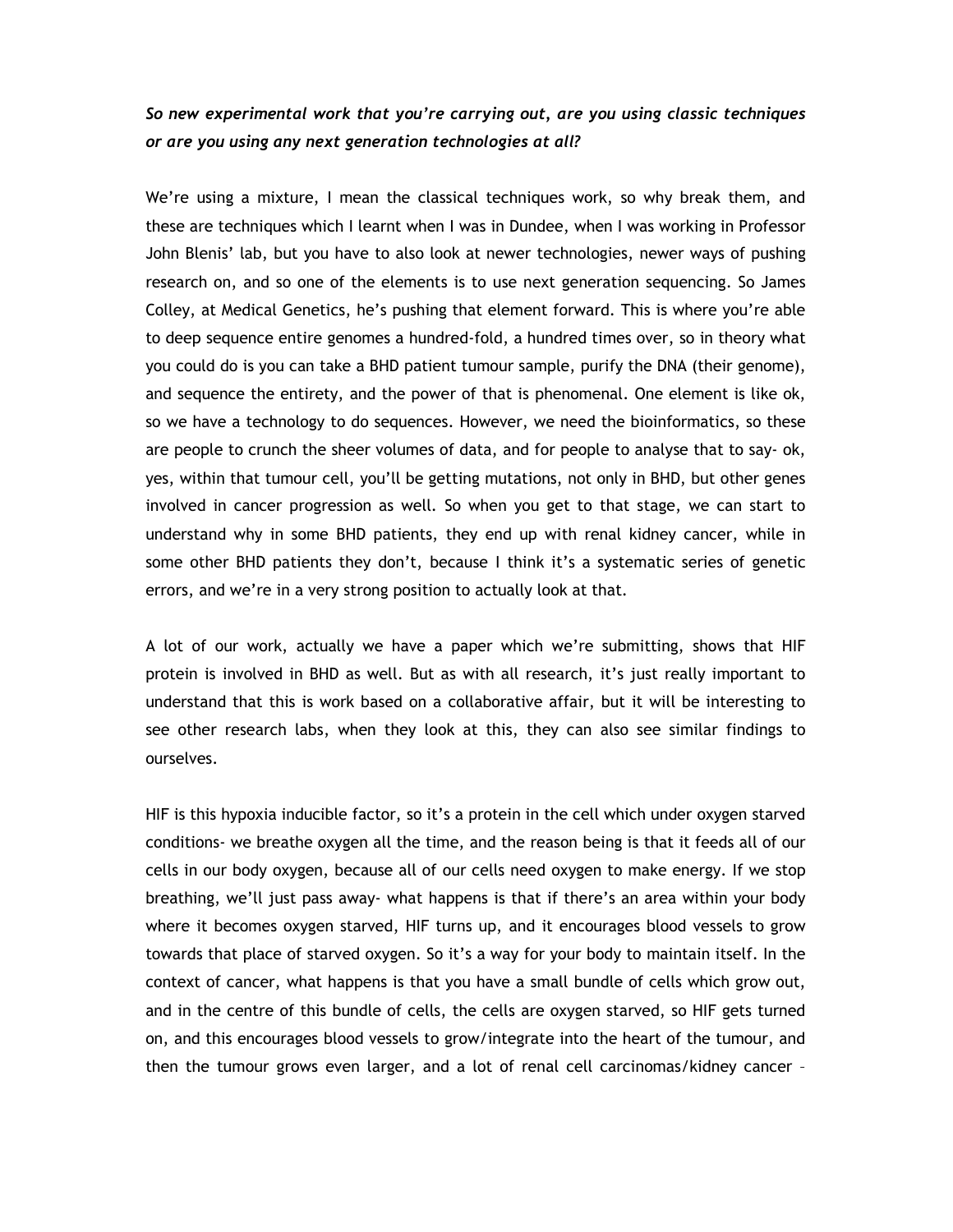VHL, BHD, TSC, all seem to involve HIF, hypoxia inducible factor- and work which we are doing just now is indicating that BHD is involved in HIF.

Going back to tuberous sclerosis complex, it was not just the work that I carried out in John Blenis' lab, but it was a whole collective – lots of other labs did similar things – and it's the combination of everyone's research that strengthens the research, if that makes sense. So again, this is why collaboration is good as well.

### *So what's the ultimate aim of your work?*

I think, if you go back to tuberous sclerosis complex, 10 years ago, we just uncovered the gene to what caused the disease, and it's taken 10 years of time to uncover the function and where in the cell it works/it ticks, and why a cell without that gene, why it's prone to causing cancer. And then, using that basic information, formulating therapies, which- and there's a whole series of clinical trials, some which are finished, and some which are being initiated, and they're all looking quite hopeful. But there isn't a cure for tuberous sclerosis yet, we're just able to reduce the effects or the size of the tumours just now, so further trials are needed to be done, further basic research is needing to be done. So if you take that timeline and apply it to BHD, we only uncovered the BHD gene expressed Folliculin- the protein- in 2002, but if you take a 10 year timeline from that, you can see already we're behind in comparison to the TS research community. But that's because there's less people working on it, I think. So hopefully with the papers which are coming out, the Myrovlytis Trust, our funding will inspire other research groups to take notice- "ok BHD, it seems to be really important here, it's involved in a cell signalling pathway, a mechanism in the cell which we're very interested in, so we'll start to look at that", and I think that's needed in order to speed up the research for BHD. But we need to know how BHD works, we need to know how it ticks in the cells, and that's really the main hurdle just now. But we can learn a lot from all these other inherited disorders because they're highly overlapping and these clinical trials in TSC, they may be applicable for BHD patients as well.

# *How do you think the BHD research field is going to look in 5 to 10 years' time? What do you think we might know by then?*

Well, I think it's all dependent on the quality of the papers which we're getting now, and so just by speaking to people like Professor John Blenis, I asked him if he'd heard of BHD